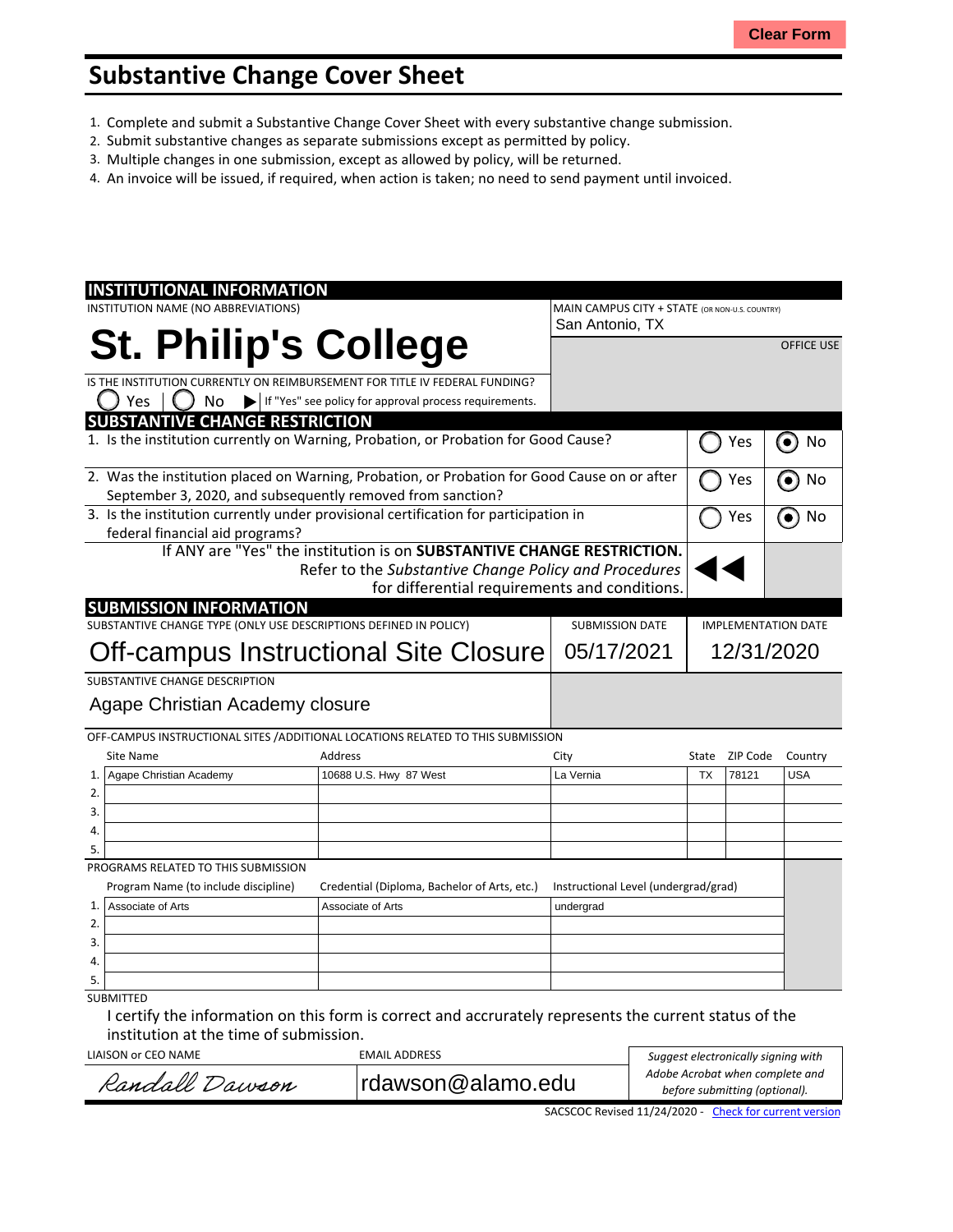

**Office of the President**

May 17, 2021

Dr. Belle Wheelan, President Southern Association of Colleges and Schools Commission on Colleges 1866 Southern Lane, Decatur, GA 30033

Dear Dr. Wheelan,

In keeping with the Southern Association of Colleges and Schools' Principles of Accreditation: Foundations for Quality Enhancement, St. Philip's College would like to notify you of a substantive change implemented spring 2021.

On October 12, 2020, St. Philip's College was informed via email that no students had enrolled in dual credit courses for the fall 2020 semester at Agape Christian Academy, (Off-campus Instructional Site notification dated April 25, 2018; SACSCOC acceptance dated August 13, 2018). During a subsequent phone call on May 4, 2021, St. Philip's College was informed that the high school closed on December 31, 2020.

As Agape Christian Academy has ceased operations, and students have transferred to other area high schools, St. Philip's College has attached a teach out plan for consideration and approval.

Please let me know if you have any additional questions or concerns regarding this matter.

Sincerely,

Randall Dawson

Randall Dawson Acting President

CC: George Johnson, Institutional Accreditation Liaison, St. Philip's College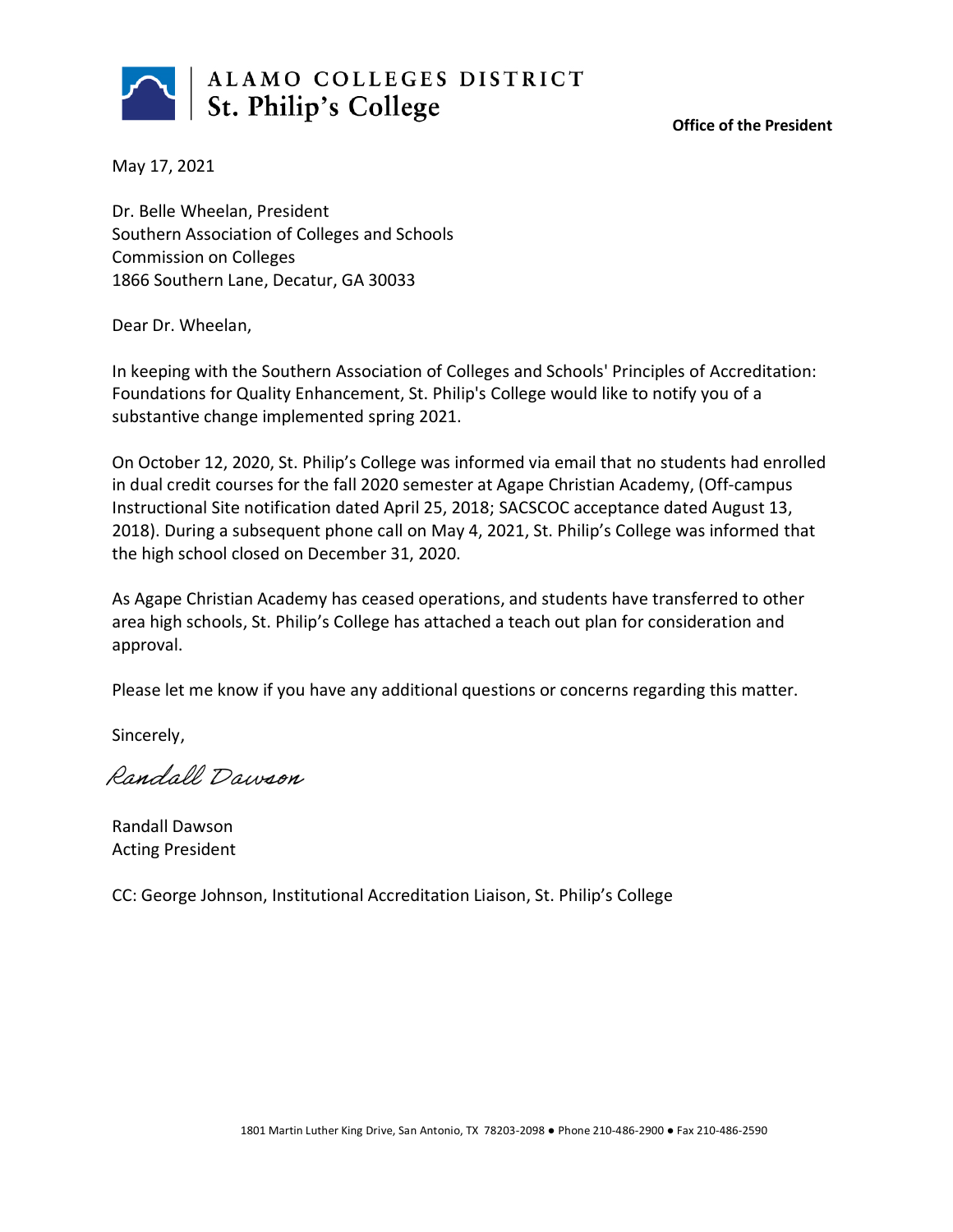## **Teach-out Plan**

Agape Christian Academy – 25-49% Associate of Arts Dual Credit Off-campus Instructional Site

A teach-out plan is a written plan developed by an institution that provides for the equitable treatment of students if an institution, or an institutional location that provides fifty percent or more of at least one program, ceases to operate before all students have completed their program of study, and may include, if required by the institution's accrediting agency, a teachout agreement between institutions. Teach-out plans must be approved by SACSCOC in advance of implementation.

## **To be approved, a teach-out plan must include the following information:**

1. Date of closure (date when new students will no longer be admitted) Fall Term 2020 – Effective December 31, 2020 Agape Christian Academy closed the school. Plans to develop a charter school are ongoing, but no students are enrolled at this time.

2. An explanation of how affected parties (students, faculty, staff) will be informed of the impending closure.

Students and parents were informed by the Agape Christian Academy administration with letters and a parent meeting. St. Philip's College was informed on October 12, 2020 via email that no students were taking dual credit courses in fall 2020. The school closure was disclosed to St. Philip's College during a phone call on May 4, 2021.

3. An explanation of how all affected students will be helped to complete their programs of study with minimal disruption.

The students transferred to different area high schools. Students are offered dual credit opportunities at these high school locations.

4. An indication as to whether the teach-out plan will incur additional charges/expenses to the students and, if so, how the students will be notified. No cost to Dual Credit students.

5. Copies of signed teach-out agreements with other institutions, if any. Not applicable. There is not a signed teach-out agreement for the courses with Agape Christian Academy.

6. How faculty and staff will be redeployed or helped to find new employment. All instructors remain St. Philip's College online-approved instructors and are still employed by the College. The school staff at Agape Christian Academy are still employed by the church at the location.

7. If closing an institution, arrangement for the storing of student records, disposition of final financial resources and other assets.